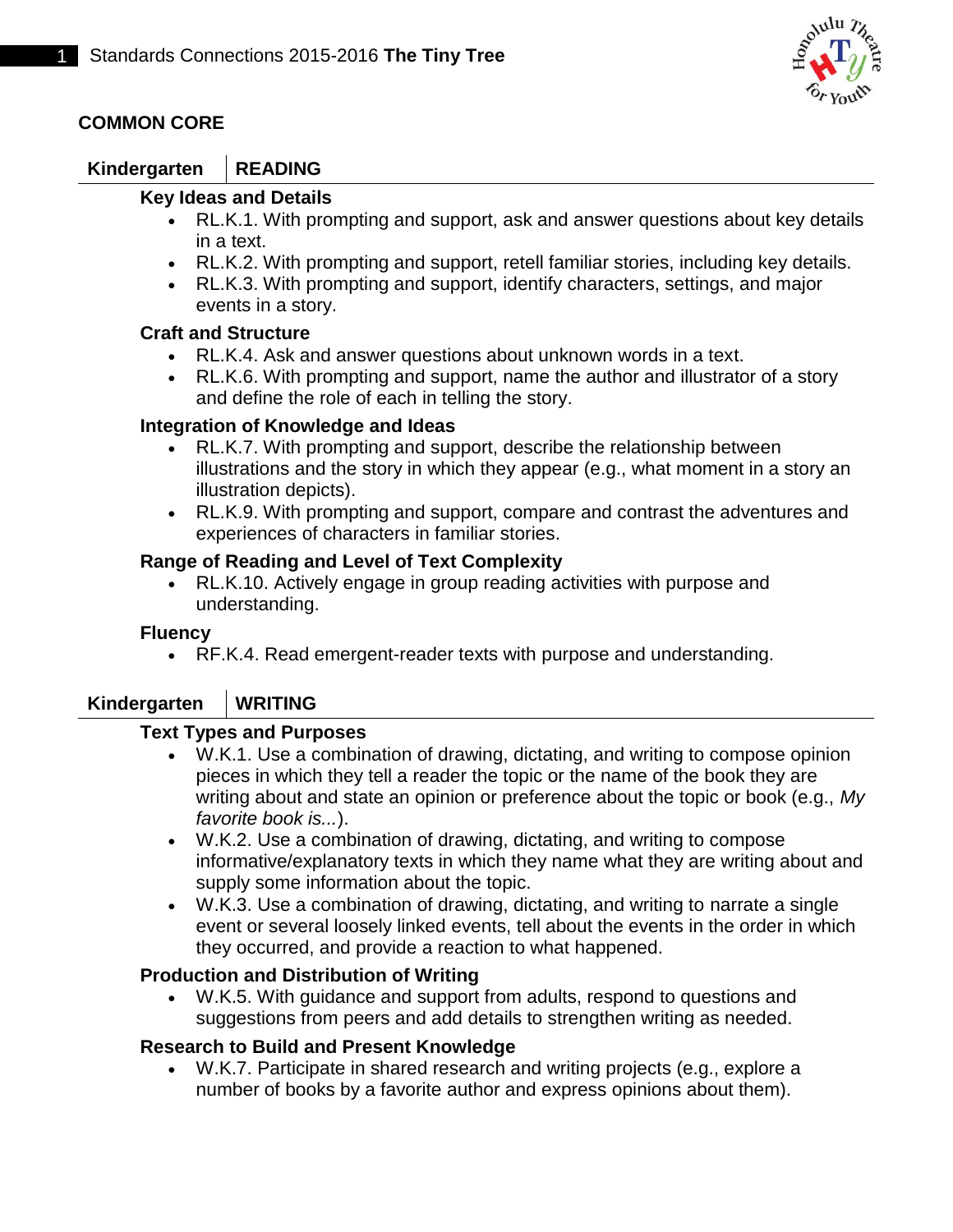

# **Kindergarten SPEAKING AND LISTENING**

#### **Comprehension and Collaboration**

- SL.K.1. Participate in collaborative conversations with diverse partners about *kindergarten topics and texts* with peers and adults in small and larger groups.
- SL.K.2. Confirm understanding of a text read aloud or information presented orally or through other media by asking and answering questions about key details and requesting clarification if something is not understood.
- SL.K.3. Ask and answer questions in order to seek help, get information, or clarify something that is not understood.

#### **Presentation of Knowledge and Ideas**

- SL.K.5. Add drawings or other visual displays to descriptions as desired to provide additional detail.
- SL.K.6. Speak audibly and express thoughts, feelings, and ideas clearly.

### **HAWAII CONTENT AND PERFORMANCE STANDARDS III World Languages**

**Standard 2:** INTERPRETIVE: Understand and interpret written and spoken language on diverse topics from diverse media

WL.IE.K.2.1 Recognize key vocabulary in songs or children's recitations

**Standard 3: PRESENTATIONAL: Present information, concepts, and ideas to an audience of** listeners or readers on a variety of topics

WL.IE.K.3.1 Sing children's songs or recitations

# **Fine Arts VISUAL ARTS**

**Standard 1:** Understand and apply art materials, techniques, and processes in the creation of works of art and understand how the visual arts communicate a variety of ideas, feelings, and experiences

FA.K.1.3 Create art that expresses feelings about a familiar subject

#### **Fine Arts** MUSIC

**Standard 2:** Understand and apply elements of music and understand how music communicates ideas, feelings, and experiences across cultures

- FA.K.2.1 Use singing voice to echo short melodic patterns in appropriate range
- FA.K.2.4 Identify various sources of music that can be heard in daily life and their purpose

### **Fine Arts DRAMA AND THEATRE**

**Standard 3:** Understand and apply the skills of acting, design, and technical theatre and understand the role of drama in various cultures throughout history

- FA.K.3.1 Perform imitative movements
- FA.K.3.2 Explain how theatrical performances often cause emotional reactions